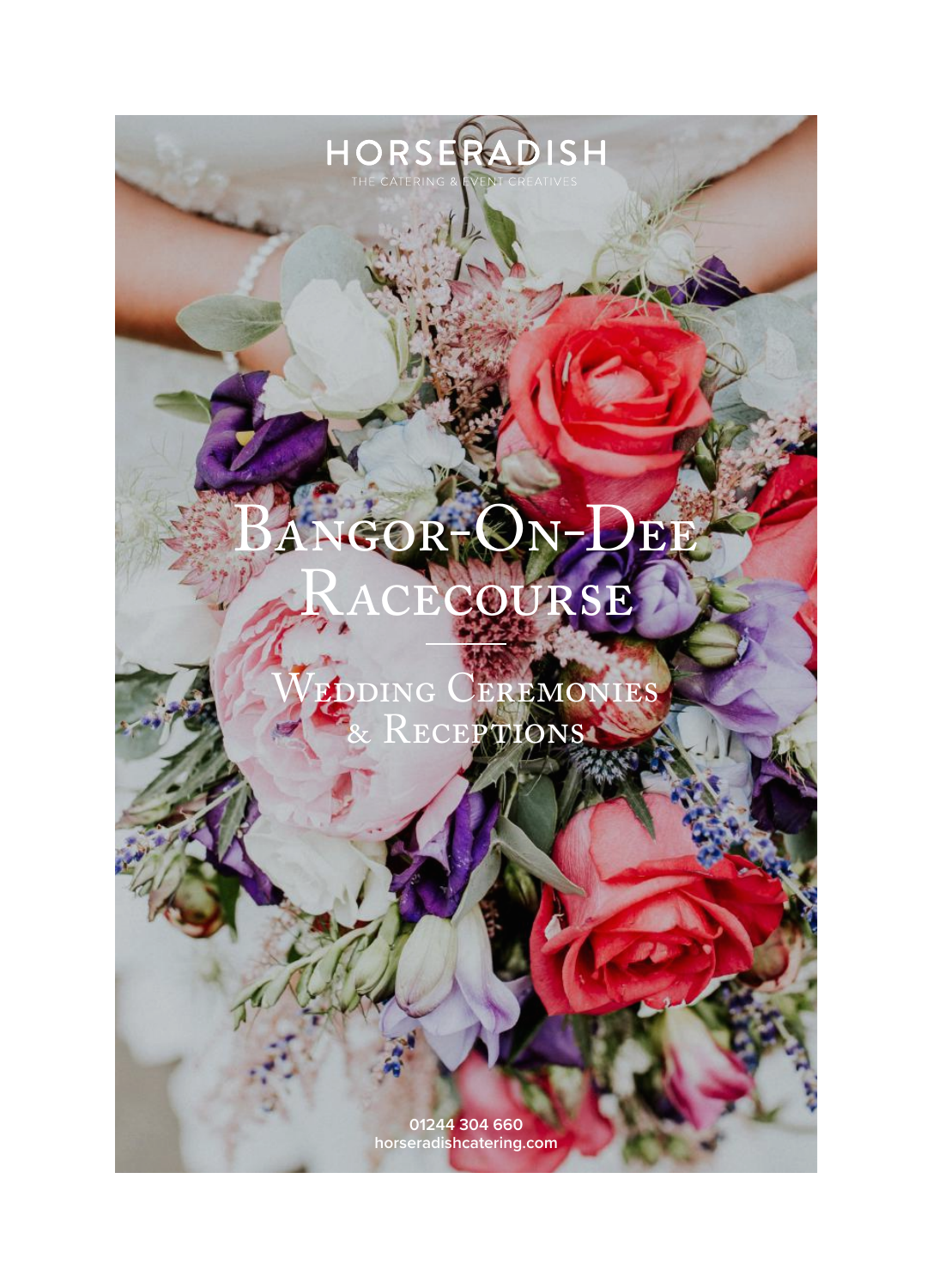



# INTRODUCTION

Bangor-On-Dee Racecourse is set in beautiful rolling countryside, alongside the ancient River Dee. With breath taking views of the surrounding Welsh Hills and a beautifully manicured Paddock area, this location provides the perfect backdrop to host your special day.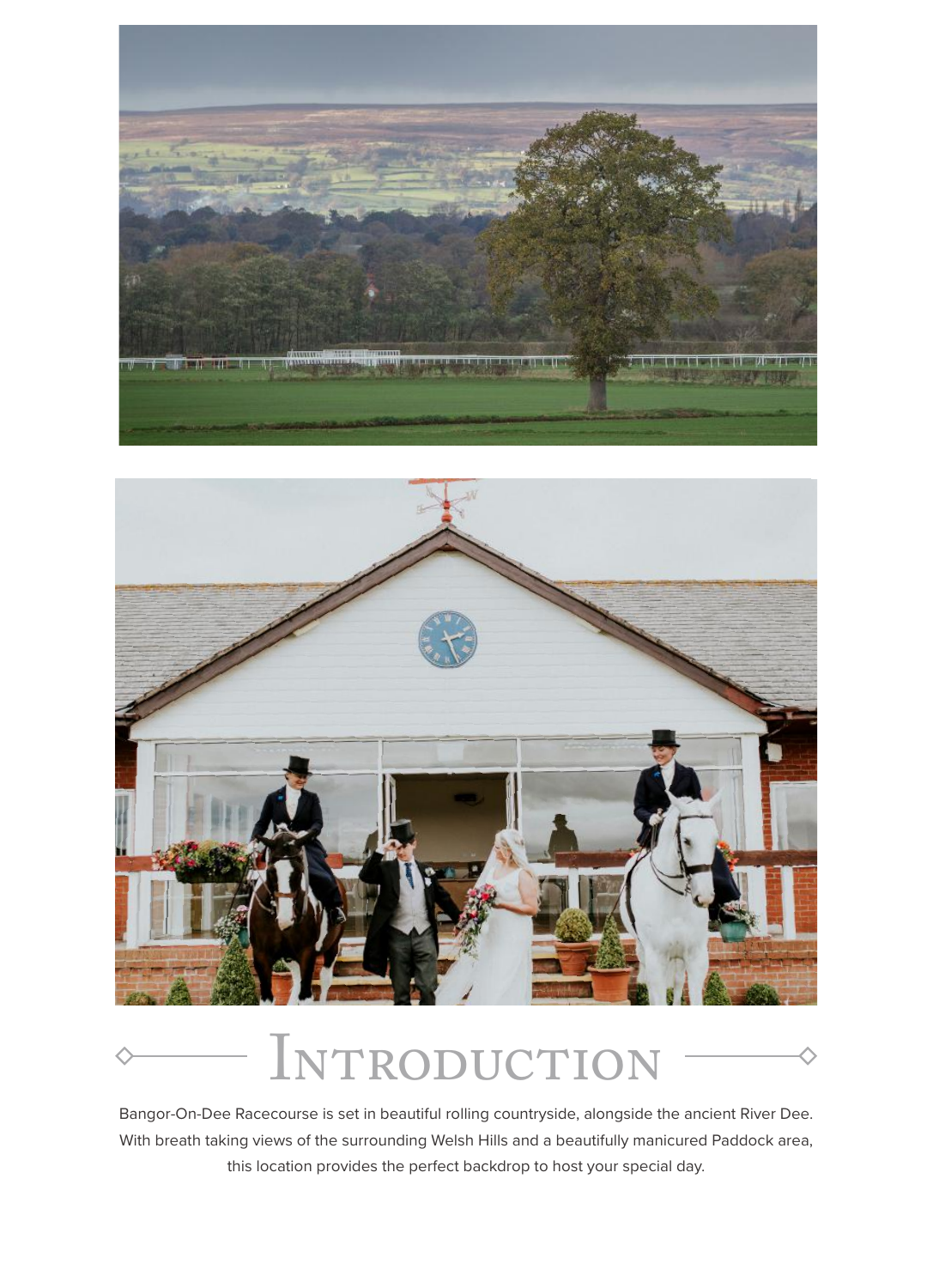## WEDDINGS, CIVIL CEREMONIES-& Partnerships

The Racecourse is licensed to conduct civil ceremonies and has a whole host of bright function spaces for the occasion.

All ceremony rooms include:

- $\Diamond$  A beautiful space for your ceremony
- $\diamond$  A wedding coordinator to help create your perfect day
- $\Diamond$  Fantastic photographic opportunities
- Master of ceremonies
- $\Diamond$  Free parking for your guests

| THE DEE SUITE | THE PADDOCK SUITE | THE WYNNSTAY SUITE |
|---------------|-------------------|--------------------|
| £200          | £300              | £300               |
| Capacity 100  | CAPACITY 150      | CAPACITY 200       |

Registrar fees are not included in the prices and must be arranged separately.